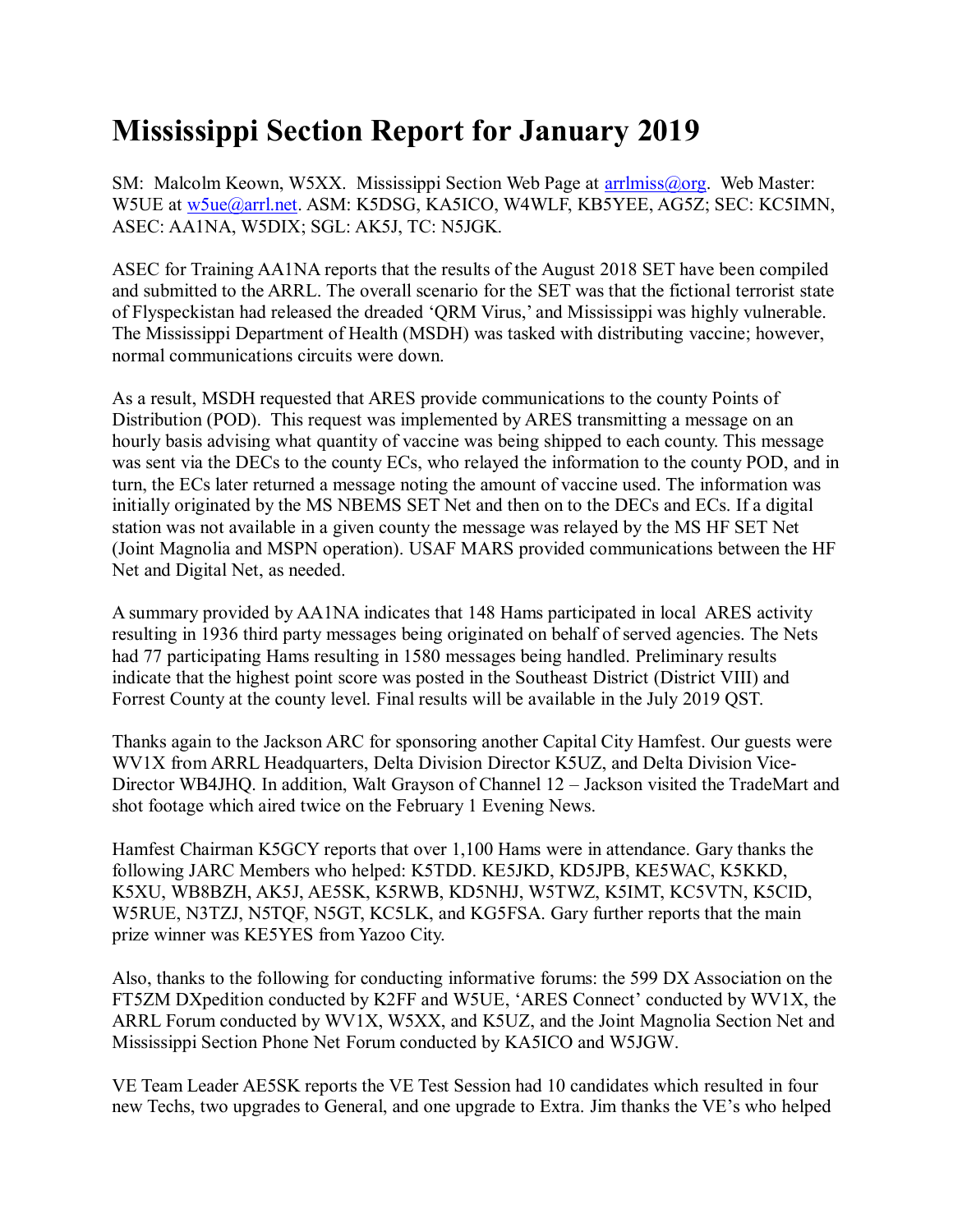with the test: N3TZJ, W5JDX, AE5QD, K5TDD, WU5I, WM5A, W5SSJ, KG5NBE, K5BLL, and N5KLT.

Lauderdale county EC KB5SZJ reports that the Jackson Hamfest was very good this year. He personally had a good time and picked up some parts their local club stations. The Meridian ARC digi (W5FQ ) is on the air and doing well. They hope to start working on a link towards Jackson for future traffic. They will also be discussing the possibility of an ATV station for the use of passing along weather bulletins and other info from the Lauderdale EMA

EC KF7DLW advises that Forrest/Perry Counties ARES is looking for operators for the Rise and Shine half marathon that will be taking place in April 6 th Hattiesburg. They need to get at least 30 operators but 45-50 would be optimal. Any help would be greatly appreciated!

KG5YEE relays that the Vicksburg ARC again provided communications support for the Chill in the Hills 10K run/5K walk on January 12. The race supports Grace Christian Counseling Center, which is a non-profit service providing professional counseling with fee adjustments. The race wound through historic downtown Vicksburg and surrounding neighborhoods. It was a cold and rainy day, but resilient club members who participated were: N5JGK, N5KWT, W5WAF, KG5OVR, KD5DHR, KG5YEE, AF5OQ, KC5IBO, AC5UL, KJ5RC, and KC5GIB.

EC AE5FK reports that ARES is trying to get their radio station set up in the Walthall County EOC building .

Congratulations to the following new club officers for 2019: Olive Branch – W5SMB President, KF5OIM VP, and K5OLB S/T; and the Vicksburg ARC – KD5DHR President, AF5OQ VP, and KG5OVR S/T.

Also, congratulations to the following on their upgrades in January: KI5BYX, Charles – Corinth; and KI5CNA, Timothy – Poplarville.

Welcome to the following new Hams in Mississippi in January: KI5CUO, Jerry – Iuka; KI5SWO, Roman – Kokomo; and KI5CXD, Chase – Starkville. The Government shutdown really slowed down processing new licenses.

Also welcome to the following new ARRL Members in January: W5BDB, Brian – Brandon; KI5BRF, John – Plantersville; KF5CCH, Albert – Hattiesburg; KI5CMZ, John – Ocean Springs; K5CPO, Ronald – Clinton; KI5CQY, Jaime – Ocean Springs; KG5DMF, Jim – Brandon, K9EYZ, Laurence – Ocean Springs; AG5HJ, Linda – Yazoo City; KC5IBO, Wanda – Port Gibson; KB5LZX, Sammy – Amory; KE5MFV, Robert – Byhalia; KE5MFW, Rachel – Byhalia; KG5NSN, Robert – Amory; K5TXR, Nancy – Columbus; W5VMS, Scott – Vicksburg; and AE5W, Brandon – Brandon. As of January 31, ARRL Membership in Mississippi was 984. Down 4 from last month. There's got to be a bottom somewhere.

Also welcome to K9EYZ as ADEC for the Gulf Coast.

SEC/DEC Reports for January 2019: KC5IMN (SEC), KC5IIW (EC MS), AF5PO (NE MS),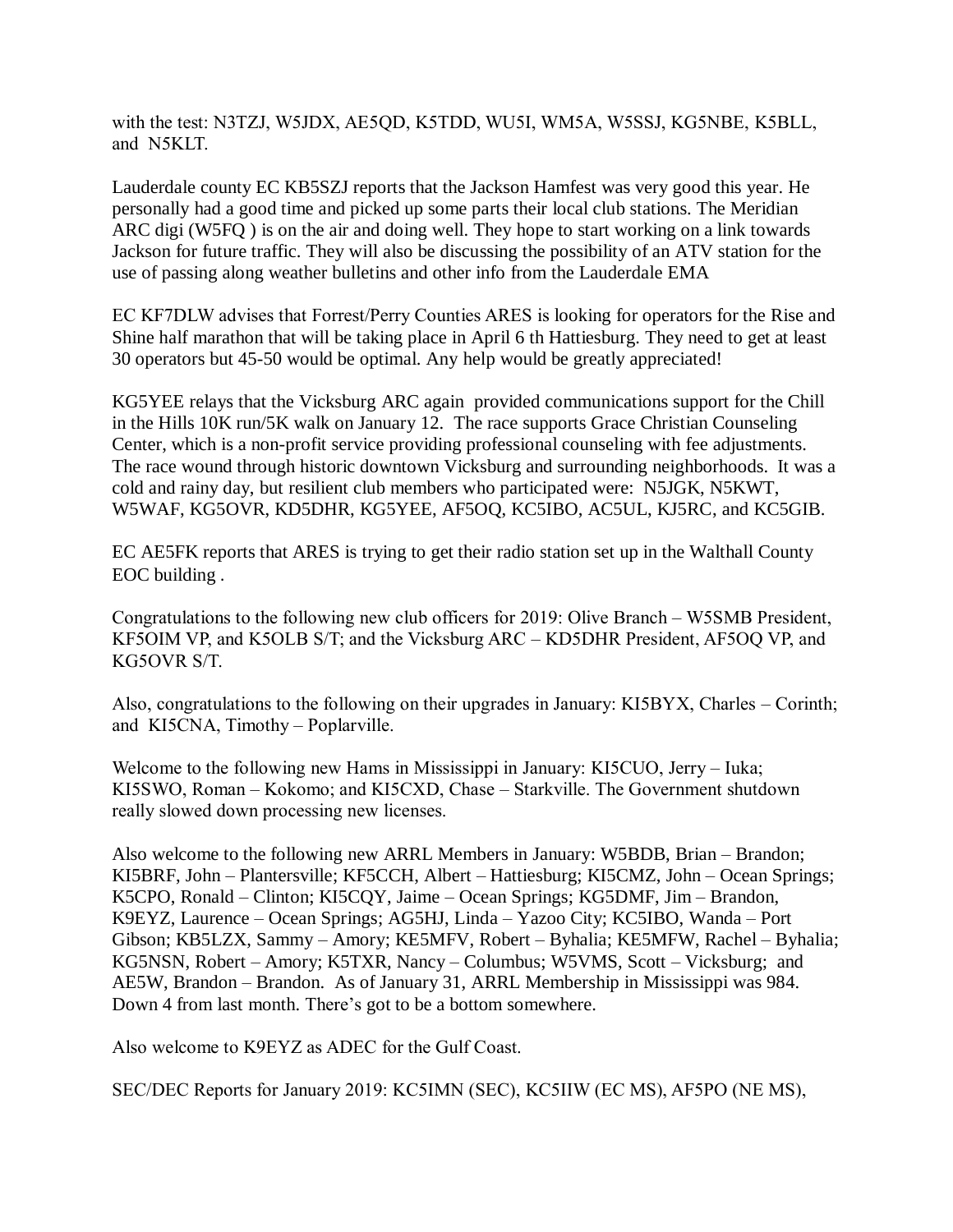N5ZNT (SW MS), and KB0ZTX (NW MS).

EC Reports for January 2019: KE5BSB (Itawamba), WB5CON (Alcorn), KF7DLW (Forrest), AE5FK (Walthall), AG5GN (Lamar), KA5ICO (Chickasaw), KC5IIW (Scott), KF5IMA (Lafayette), N5KDA (Adams), AD5KJ (Franklin), WX5N (Prentiss), KC5NDU (AEC)(Yalobusha), AF5NG (Marion), AF5PO (Tishomingo), AE5SK (AEC)(Copiah, Hinds, Madison, Rankin) , AA5SG (Jones/Wayne), KB5SZJ (Lauderdale), WA5TEF (Lee), KF5WVJ (DeSoto), N5ZNT (Lincoln/Wilkinson), and KB0ZTX (Marshall).

OES Reports for January – WB5AKR

Club Newsletter/Reports (Editor): the Meridian ARC Spark Gap (W5MAV).

HF Net Reports - sessions/QNI/QTC (Net Manager)

Hattiesburg ARC 10M Net 4/39/0 (KD5XG)

K5TAL - American Legion 80M Net 5/62/0 (KA5DON)

Magnolia Section Net 31/1252/0 (KA5ICO)

MS Baptist Hams Net 4/15/0 (WF5F)

MSPN 31/2609/19 (W5JGW)

VHF Net Reports - sessions/QNI/QTC (Net Manager)

Adams County ARES 4/67/0 (N5KDA)

Alcorn County ARES Net 4/70/0 (WB5CON)

Booneville and Prentiss Co Net 5/69/0 (WX5N)

Capital Area Emergency Net 4/49/0 (K5XU)

DeSoto County Training and Information Net 4/107/0 (KF5WVJ)

Forrest/Perry Counties ARES 3/32/0 (KF7DLW)

Hattiesburg ARC 2M Net 4/65/1 (KD5XG)

Hattiesburg 2M Simplex Net 1/10/0 (KD5XG)

Itawamba County ARES 5/24/0 (KE5BSB)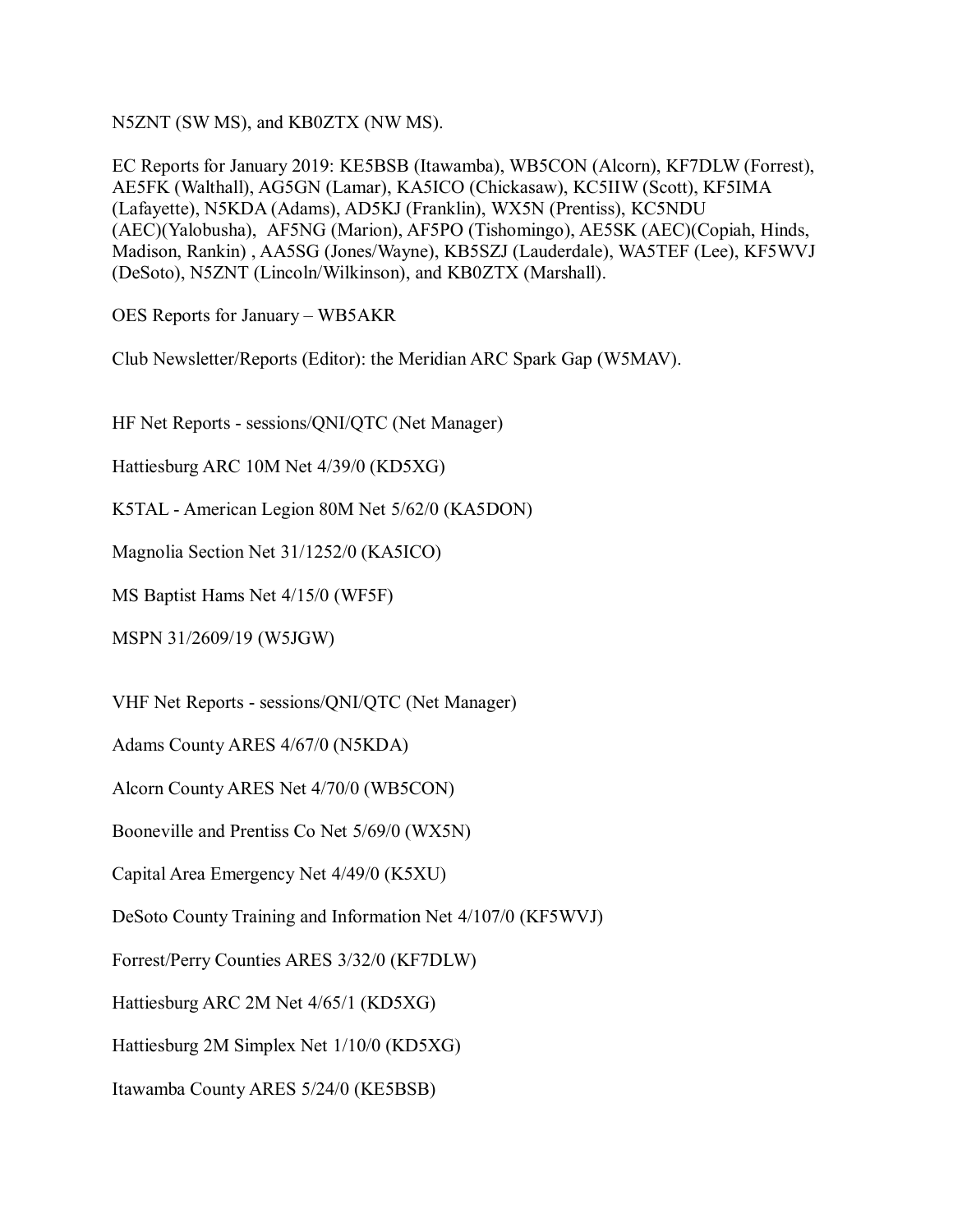Jackson ARC Emergency Net 5/41/0 (K5XU)

Jasper County ARES 5/29/0 (KG5WJM) One Skywarn activation

Jones/Wayne ARES Net 4/76/0 (AA5SG)

K5TAL – American Legion 2M Net 5/21/1 (KA5DON)

Lamar County ARES Net 2/27/0 (AG5GN)

Lee County ARES Net 4/74/0 (WA5TEF)

Lowndes County ARC Net 5/57/0 (KF5AZ)

Marion County ARES Net 4/24/0 (AF5NG)

Madison County ARES 5/31/0 (W5DIX)

Marshall County ARES – meets with Desoto County – (KB0ZTX)

Mississippi Coast ARA Emergency Net 5/77/0 (K5CRJ)

MDXA Net 4/13/0 (N5GD)

Meridian Area Emergency Net 5/61/0 (KB5SZJ and KF5ETN)

Metro Jackson ARES Net 2/14/0 (AE5SK)

MSU ARC 5/98/0 (N5OMK)

Northeast Mississippi Skywarn 4/74/0 (WA5TEF)

Olive Branch ARC 4/36/0 (K5OLV)

Scott County ARES Training Net 4/35/0 (KC5IIW) One Skywarn Activation

Scott County Simplex Net 1/4/0 (KC5IIW)

Scott County Skywarn Net 1/3/0 (KC5IIW)

Southwest MS ARES Team 5/23/0 (N5ZNT)

Sundancer Solar ARES Net 4/55/0 (KA5ICO)

Tishomingo ARES Net 5/81/0 (AD5PO)